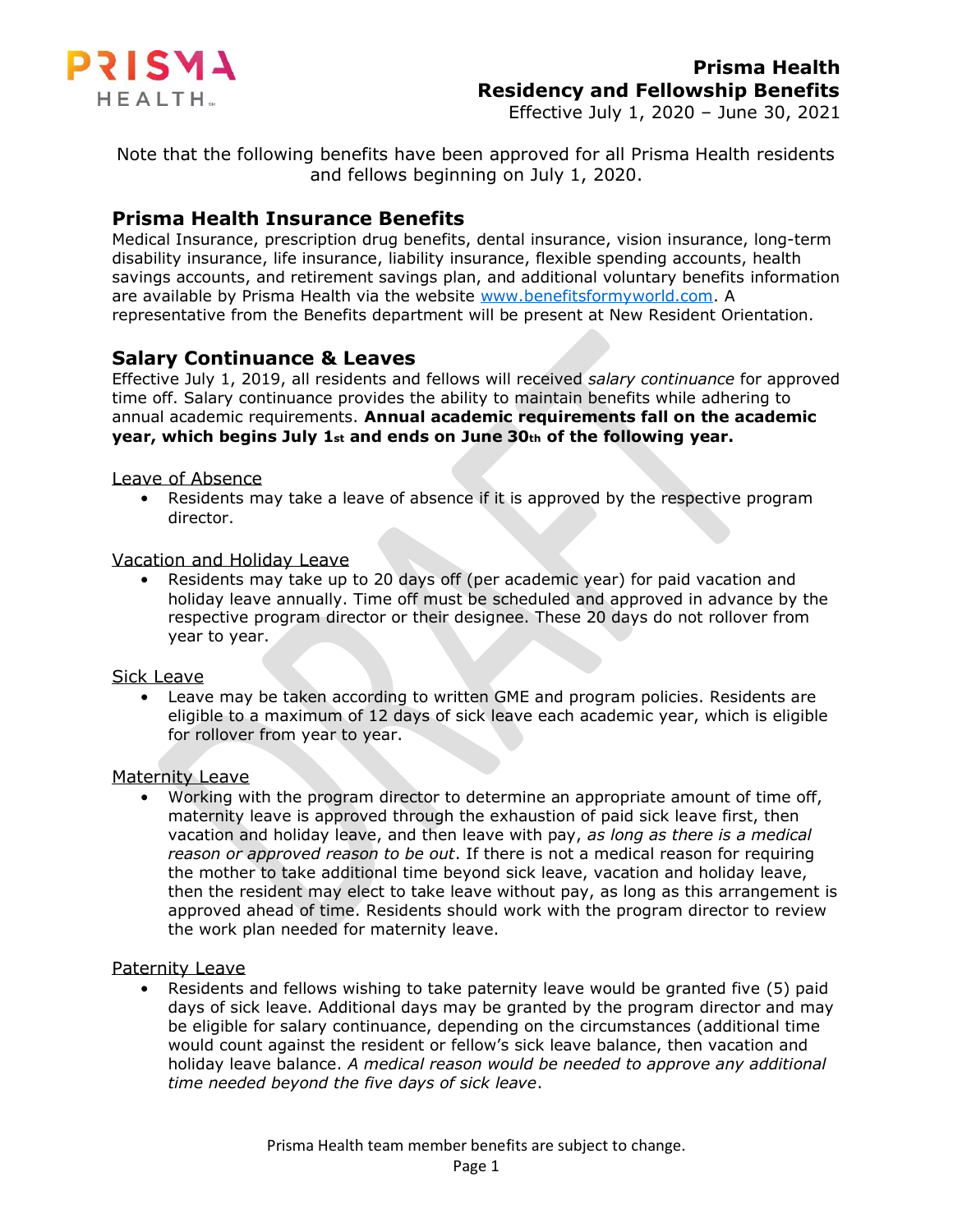

Effective July 1, 2020 – June 30, 2021

# **Salaries for Academic Year 2020–2021**

| <b>Grad Level</b> | <b>Annual Salary</b> | <b>Hourly Rate</b> |
|-------------------|----------------------|--------------------|
| <b>PGY-1</b>      | \$55,671             | \$26.77            |
| <b>PGY-2</b>      | \$56,324.40          | \$27.08            |
| <b>PGY-3</b>      | \$58,907             | \$28.32            |
| <b>PGY-4</b>      | \$61,122             | \$29.39            |
| <b>PGY-5</b>      | \$63,810             | \$30.68            |
| PGY-6             | \$65,701             | \$31.59            |
| <b>PGY-7</b>      | \$67,919             | \$32.65            |

## **Certification Courses**

Prisma Health may provide at no cost to residents the courses required for a particular program, such as the BLS, ACLS, ATLS, NRP and PALS.

## **Memberships**

The South Carolina Medical Association offers membership to each resident.

## **License, Registrations and Exams**

#### Licenses

- Limited medical license application fees (\$150) are paid by Prisma Health. Limited medical license renewal fees (\$150) continue to be paid by Prisma Health throughout residency and/or fellowship.
- Those residents/fellows interested in obtaining a S.C. permanently endorsed medical license will pay all fees and Prisma Health will reimburse \$150 each academic year toward the biennial (2-year) license.
- S.C. permanently endorsed medical license renewal fees (\$155 biennially) will be paid by Prisma Health throughout residency and/or fellowship.

#### Registrations

- Narcotics registrations (State DEA \$125 for one-year period) will be paid by Prisma Health for medical residents each year throughout residency and/or fellowship.
- Narcotics registrations (Federal DEA \$731 for three-year period) will be paid upfront by Prisma Health for medical residents for the first application and prorated based on expiration and graduation dates for any renewals.

#### Exams

• USMLE Step 3 or COMLEX Step 3 – All Prisma Health–Upstate residents are required to sit for the Step 3 exam within 18 months of starting residency. Prisma Health will cover the cost of the first time registration for Step 3 (\$850).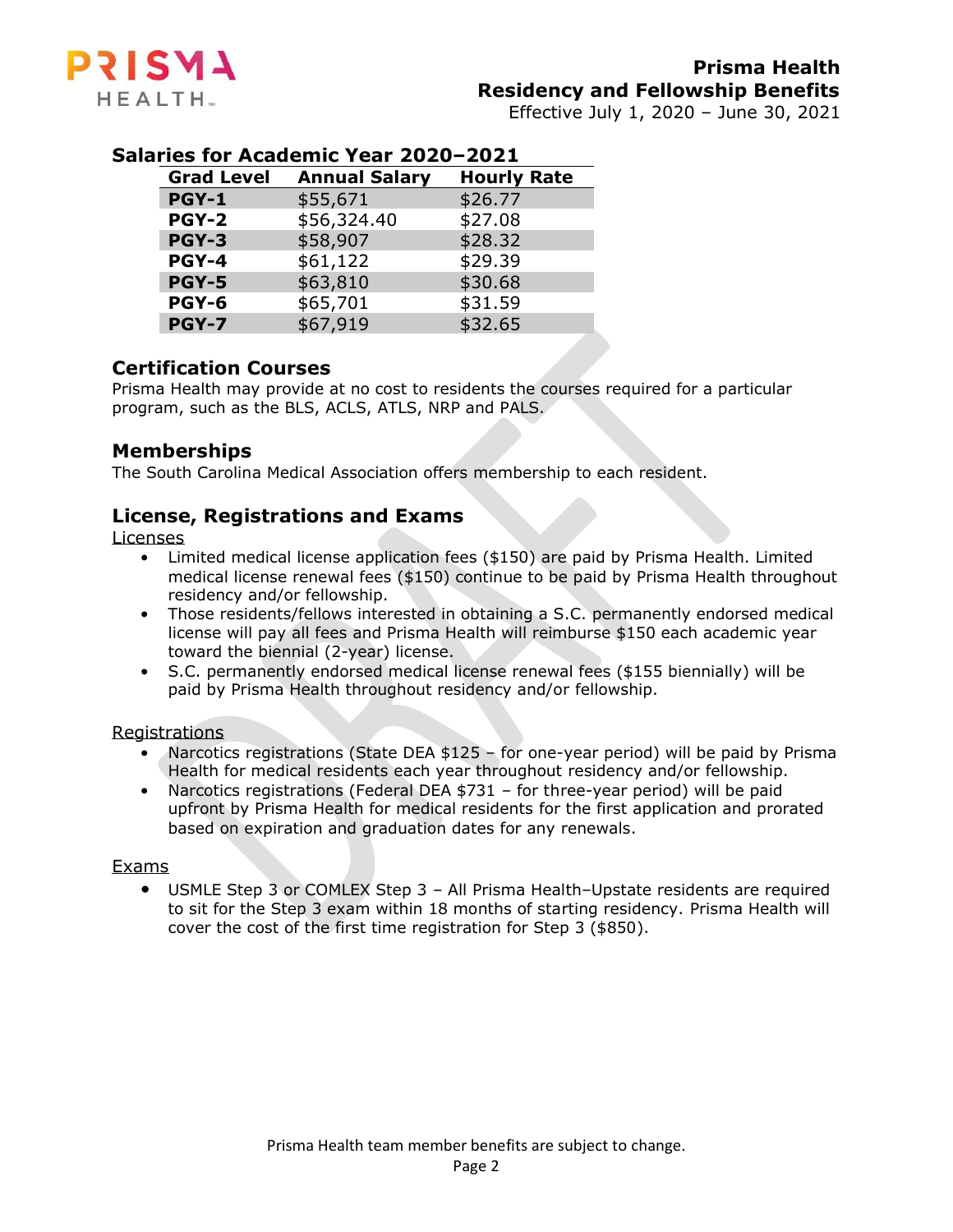

## **Travel**

Travel expenses are paid at the discretion of the individual program. Travel allowances are provided for presenting at professional meetings. More information on what types of travel are covered is available within the program.

### Meal Allowance

• Meal allowance in Prisma Health cafeterias while on duty: \$300 per month for each resident and fellow. Residents are to adhere to the responsible spending policy for meal allowances, which is found in the House Staff Manual.

### Educational Funds

- Each resident and fellow receives an educational fund, which may be used for items that may contribute to the educational components of the residency program (journals, books and/or software). Funds may NOT be used for any electronics purchases (i.e. computers, tablets, mobile phone upgrades, and electronics accessories). Use of any educational funds requires the **prior** written approval of the program director. The program coordinators track educational funds usage. The following educational funds totals are provided to residents and fellows per academic year (July  $1 -$  June 30).
	- o PGY-1 residents receive \$500 educational fund
	- o PGY-2 residents and higher receive \$1000 educational fund
	- $\circ$  Residents in their final year will receive a \$1500 educational fund, to offset the \$500 they did not receive in the first year.
	- $\circ$  All fellows receive \$1000 educational fund, regardless of fellowship year.

## **Additional Benefits**

- iPhone and phone case provided to every incoming resident and fellow to use for professional responsibilities – troubleshooting and phone repair may be available through the Prisma Health Information Services department. Any necessary repair of the iPhone will need to be documented prior to service with the Information Services department.
- Resident wellness benefits include:
	- o Discounted membership at the Life Center Health & Conditioning Club.
	- o Counseling, assessment, referral and education offered by the Employee Assistance Program at Prisma Health–Upstate.
	- o Program level activities designed to foster collaboration, support, and unity among residents and fellows.
- Up to three lab coats with embroidery−cleaning provided.
- Health services, including vaccinations, provided by Employee Health.
- Free parking in designated areas.
- Numerous discounts from area retailers through Prisma Health's Team Member Discount Advantage program, available with hospital ID badge; see [www.PrismaHealthPerks.com](http://www.prismahealthperks.com/) for additional benefits provided to all team members.
- There may be additional benefits available to residents and fellows within their departments – please check with your program coordinator for any additional benefits.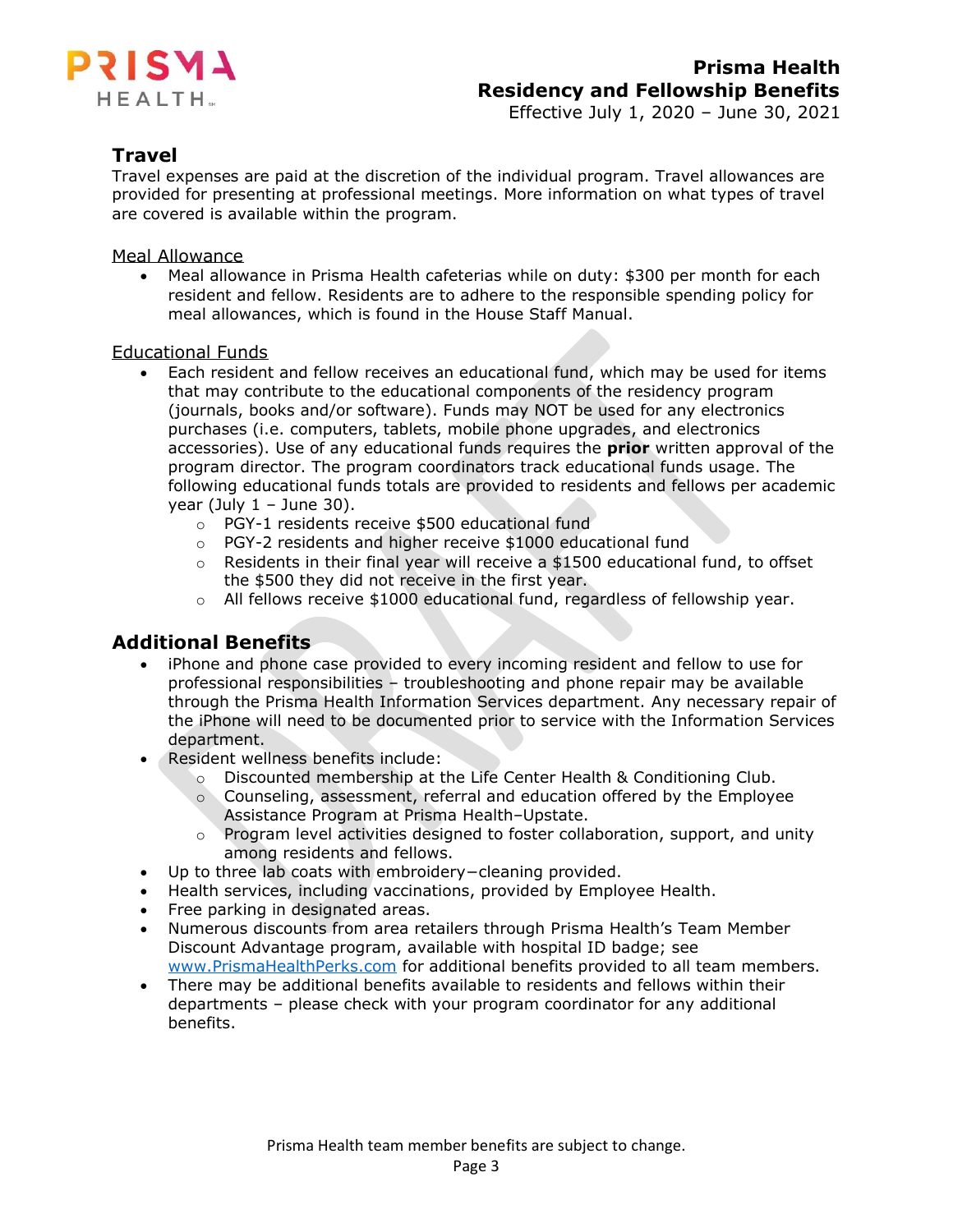

## **Salary Continuance Scenarios**

#### Scenario 1:

Resident Jane is a PGY-3 in the Orthopaedics department. She is 8 months pregnant and is scheduled for a Caesarean on August 1, 2020, which could place her on leave for 8 weeks or more. Based on the Leave of Absence and Salary Continuance policies, what is the process?

| <b>Type of leave:</b><br><b>Eligibility:</b> | Medical (own disability)<br>She may be eligible for FMLA if she has satisfied 12 months of<br>employment and 1250 work hours upon commencement of leave. In this<br>case, she may be approved for FMLA up to 12 weeks.                                                                                                                                                                                                                                                                                                                      |
|----------------------------------------------|---------------------------------------------------------------------------------------------------------------------------------------------------------------------------------------------------------------------------------------------------------------------------------------------------------------------------------------------------------------------------------------------------------------------------------------------------------------------------------------------------------------------------------------------|
|                                              | Note that FMLA guarantees that her job is protected while she is on<br>maternity leave, but it does not mean paid/unpaid leave.                                                                                                                                                                                                                                                                                                                                                                                                             |
| <b>Notice:</b>                               | She would need to contact the following individuals as soon as possible:<br>1. Program Director - to prepare for the resident's leave and any<br>academic impact per program requirements<br>2. FMLA Leaves Specialist (833-229-4171 or<br>www.standard.com/absence) - to communicate eligibility, leave<br>process, and designation of leave under FMLA<br>3. Program Coordinator - to input and track the time off<br>4. GME Office will be notified by program director and program<br>coordinator, as well as through Leaves Specialist |
| <b>Approval:</b>                             | Determined based on the type of designated medical leave<br>1. FMLA protected leave - team member/resident will be informed<br>of eligibility and the designation of leave as FMLA<br>2. Non-FMLA leave - approved at the discretion of the program<br>director except for those leaves (FMLA, military, workers<br>compensation, etc.) mandated by federal or state law or<br>regulation                                                                                                                                                   |
| <b>Duration:</b>                             | Team members/residents on an approved FMLA may be permitted up to<br>twelve (12) weeks of FML for medical leave (designated by the decision<br>made from the Leaves Specialist documentation)<br>Leave must be approved by the program director.<br>A team member/resident on a non-protected leave will remain on<br>payroll for a maximum of six (6) months, to include time spent on an<br>approved FMLA leave                                                                                                                           |
| Pay:                                         | Salary continuance may be approved up to 26 weeks. Note that<br>residency programs will continue to monitor and account for your<br>allotted vacation, holiday, and sick time as before - according to GME<br>policies and ACGME specialty requirements.                                                                                                                                                                                                                                                                                    |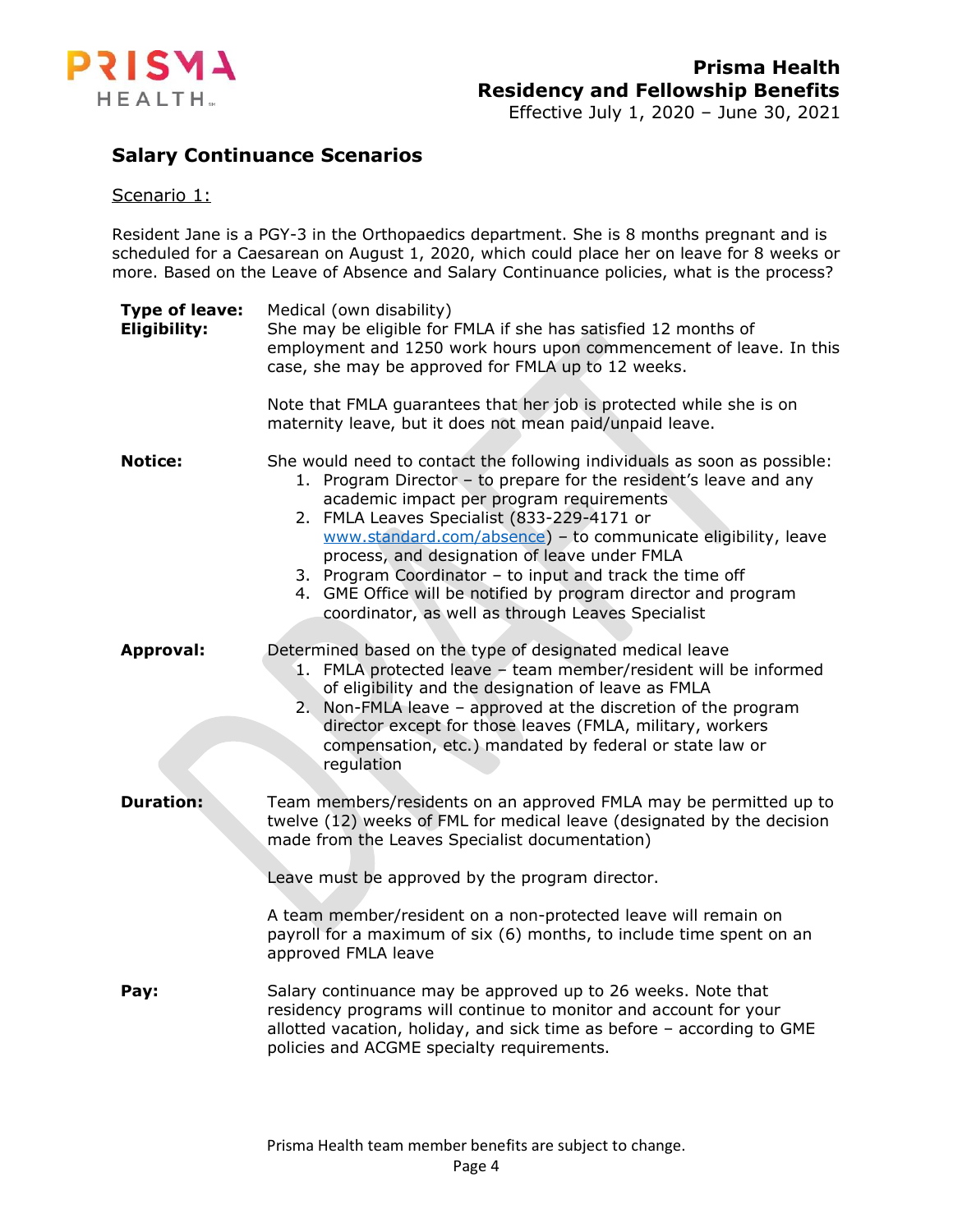

# **Salary Continuance Scenarios**

#### Scenario 2:

Resident John is a PGY-1 in the Emergency Medicine department. He is originally from London and tries to visit his family every two (2) years. He would like to visit home in December at Christmas for two (2) weeks. Therefore, he has submitted a vacation request to his program director in September. Based on the Leave of Absence and Salary Continuance policies, what is the process?

| <b>Type of leave:</b><br>Eligibility: | Personal (vacation)<br>Residents with a minimum of ninety (90) days employment are eligible<br>for leaves of absences and time off for vacation, holiday, and sick leave.                                                                                                                                   |
|---------------------------------------|-------------------------------------------------------------------------------------------------------------------------------------------------------------------------------------------------------------------------------------------------------------------------------------------------------------|
| <b>Notice:</b>                        | He would need to contact the following individuals as soon as possible:<br>1. Program Director - to prepare for and designate approval for the<br>resident's time off<br>2. Program Coordinator - to input and track the time off                                                                           |
| <b>Approval:</b>                      | Determined based on the type of designated time off<br>1. Vacation<br>2. Holiday<br>3. Special note: vacation and holiday time off can be combined                                                                                                                                                          |
| <b>Duration:</b>                      | Team members/residents are provided twenty (20) days of paid<br>vacation and/or holiday time off per academic year.                                                                                                                                                                                         |
| Pay:                                  | Salary continuance is approved for the duration of the time off that the<br>resident is approved to take. Note that residency programs will continue<br>to monitor and account for your allotted vacation, holiday, and sick time<br>as before, according to GME policies and ACGME specialty requirements. |